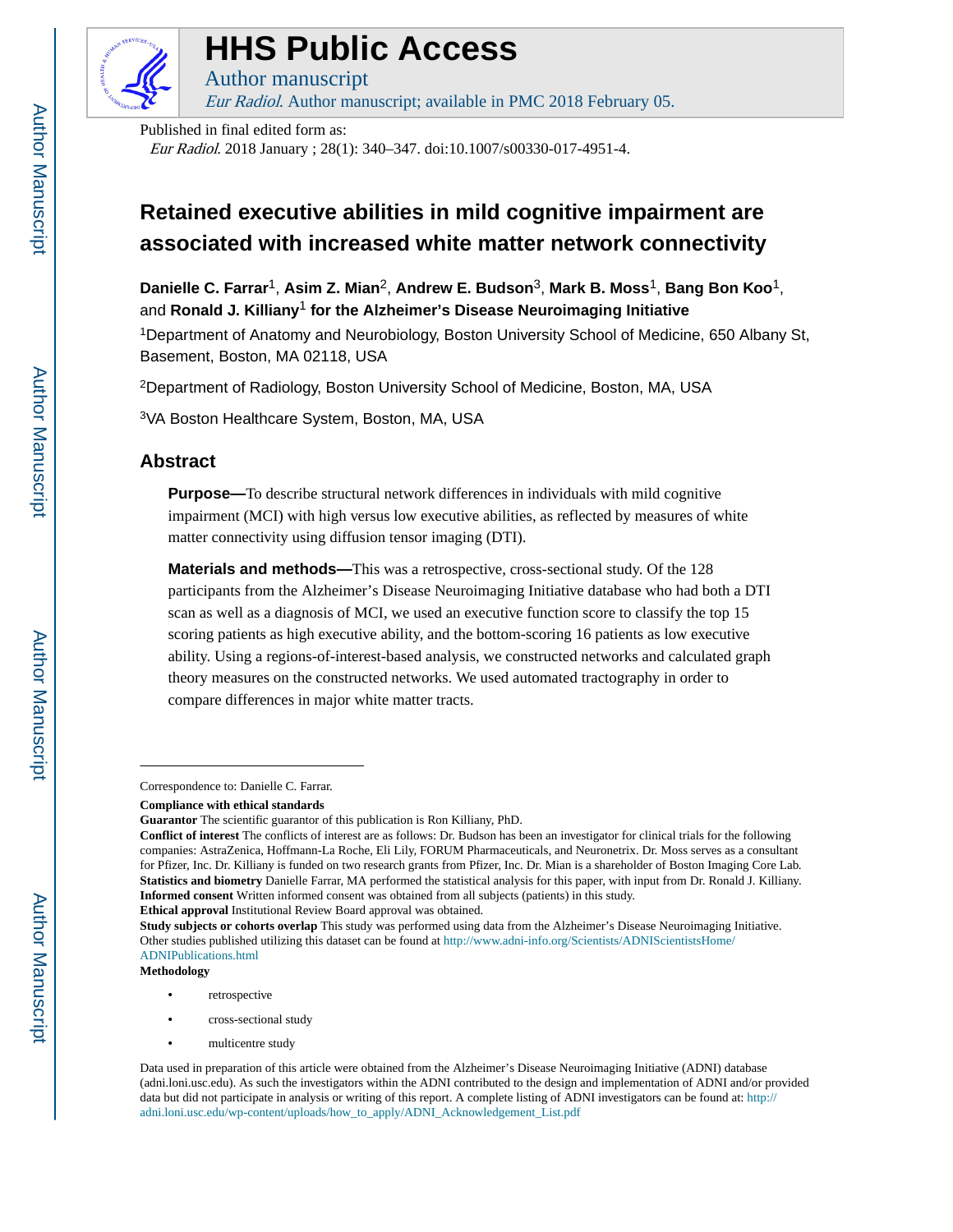**Results—**The high executive ability group yielded greater network size, density and clustering coefficient. The high executive ability group reflected greater fractional anisotropy bilaterally in the inferior and superior longitudinal fasciculi.

**Conclusions—**The network measures of the high executive ability group demonstrated greater white matter integrity. This suggests that white matter reserve may confer greater protection of executive abilities. Loss of this reserve may lead to greater impairment in the progression to Alzheimer's disease dementia.

#### **Keywords**

Cognitive dysfunction; Diffusion tensor imaging; Neuroanatomy; White matter; Dementia

#### **Introduction**

Mild cognitive impairment (MCI) is a disorder that is severe enough to cause cognitive deficits but not to significantly disrupt basic day-to-day function [1]. The most common complaint of those with MCI is memory loss, although frequently this complaint is accompanied by executive deficits, which can have a deleterious impact on day-to-day activities [1]. These deficits may be subtle enough to escape detection at diagnosis. Gibbons et al. [2] developed an Executive Function (EF) score using neuropsychological data from the Alzheimer's Neuroimaging Initiative (ADNI), and have reported that the EF score is a major predictor of conversion from MCI to Alzheimer's disease (AD), which suggests that those with impaired executive abilities are more likely to develop AD dementia. Executive function is the ability required to plan, organize, operate on working memory and switch between tasks [3, 4]. It requires integrated coordination of brain regions, thereby depending upon white matter connections. To date, studies of the white matter in AD have found widespread decreases in fractional anisotropy (FA) in the uncinate fasciculus, fornix and superior longitudinal fasciculus [5]. Individuals with MCI have been found to show differences in DTI measures when compared with normal individuals, including FA in the frontal and parietal regions [6]. In addition to tract-based analyses, in which major white matter bundles of the brain are examined for differences in volume and diffusive properties, the brain can be represented as a network. By looking at brain regions as 'nodes' of the networks and white matter tracts as the edges, analyses of 'network measures' can be used to describe how the brain is functioning as a whole. Prior studies have shown that network changes in AD include widespread disruptions [7] and changes in topological network organisation [8]. Executive abilities, which are known to require many distinct brain regions working together in order to efficiently perform complex tasks, are well suited to network analysis because of their reliance on global brain function.

The purpose of our study was to determine if structural network differences exist between individuals with MCI that have high versus low executive abilities. In order to do this, we used tractography calculations and network measures of white matter connectivity derived from diffusion tensor imaging (DTI) values. We include a comparison of cortical thickness and volume between the two groups in regions both known to undergo changes in AD dementia [9, 10] (hippocampus, entorhinal cortex) as well as frontal regions implicated in executive abilities. We describe how alterations in the network of white matter connections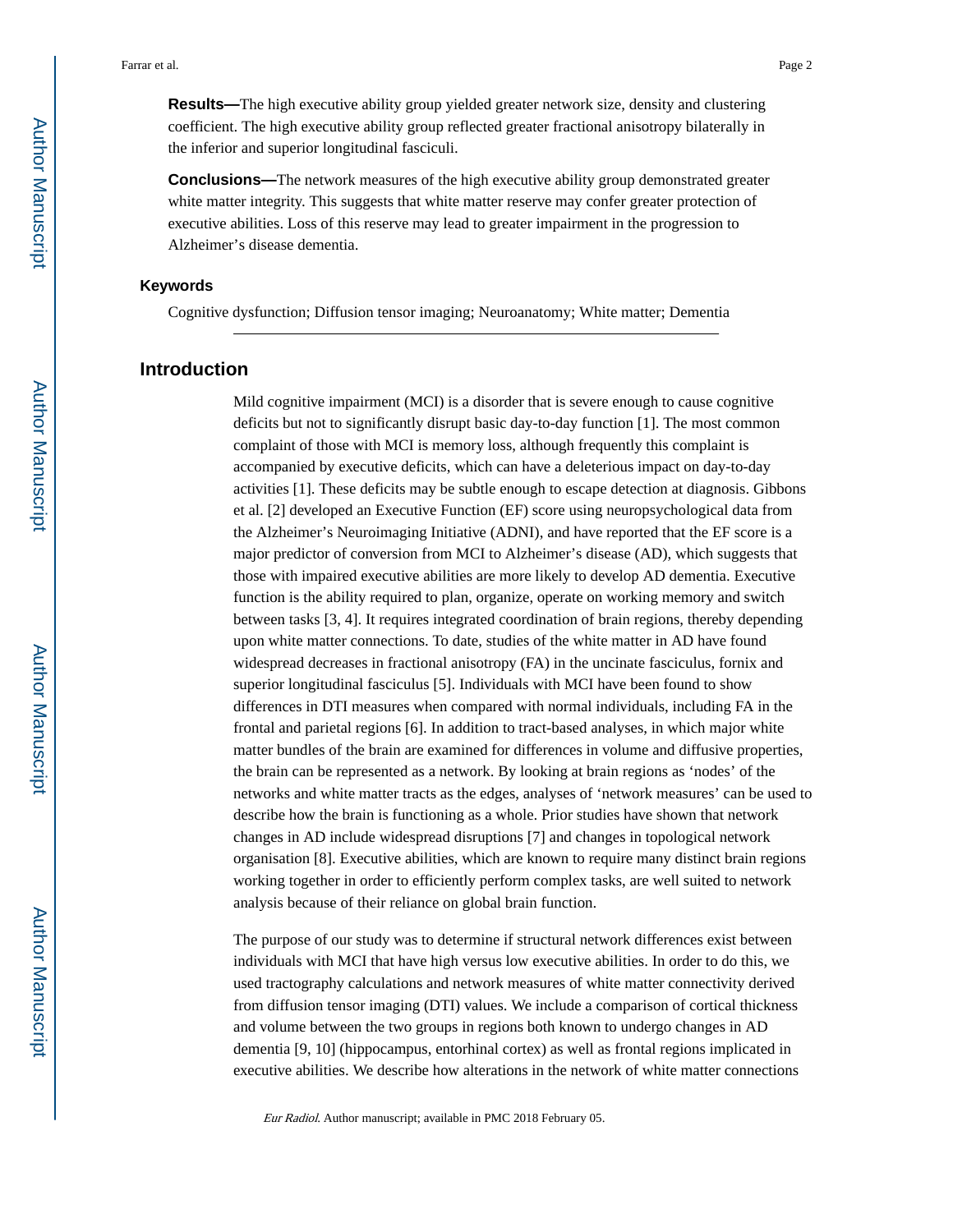in the brain relate to differences in executive abilities found in individuals with MCI. Although executive abilities and MCI have previously been linked using DTI [11], the use of network measures to describe this relationship is not well characterised in the literature.

#### **Materials and methods**

Our study was approved by institutional review boards of all participating institutions and written informed consent was obtained from all participants or authorised representatives. Data used in the preparation of this article were obtained from the Alzheimer's Disease Neuroimaging Initiative database (adni.loni.usc.edu). The ADNI was launched in 2003 as a public-private partnership, led by Principal Investigator Michael W. Weiner, MD. The primary goal of ADNI has been to test whether serial magnetic resonance imaging, positron emission tomography, other biological markers, and clinical and neuropsychological assessment can be combined to measure the progression of mild cognitive impairment and early Alzheimer's disease. The data archive was initially accessed on 25 July 2014 and on 27 March 2017, and the data archive was re-accessed to verify that no new eligible participants had been added to the archive. The primary search criteria were: (i) diagnosis of MCI (including early or late MCI) and (ii) no DTI scan had been carried out. The DTI scan was added to the ADNI protocol for General Electric (GE) 3.0 T scanners in the ADNI-GO phase of the study, which was the second phase of the study and introduced imaging as a marker to determine who may progress to AD dementia of those diagnosed with MCI. The ADNI database search resulted in 128 eligible participants.

The EF score, a composite score developed by Gibbons et al. [2], is a normalised score calculated using the scores of the WAIS-R Digit Symbol Substitution, Digit Span Backwards, Trails A and B, Category Fluency, and Clock Drawing scores. Gibbons et al. [2] developed the EF score using 800 participants in the ADNI 1 phase of ADNI, and included normal controls, those with AD dementia and those with MCI. The score was normalised such that the population mean was 0 and the standard deviation was 1. The group has provided the EF score for all subsequent participants, including those used in this study, which is available for download from the ADNI website (adni.loni.usc.edu). Of our group of 128 included participants, the mean EF score was 0.15, with a standard deviation of 0.76. Individuals with mild cognitive impairment with high executive abilities (MCI-highEF participants) were classified as being one standard deviation above the group mean EF score, resulting in 20 participants with a score above 0.91. Individuals with cognitive impairment with low executive abilities (MCI-lowEF participants) were classified as being one standard deviation below the group mean, resulting in 18 participants with a score below −0.61. Five participants from the MCI-highEF group and two participants from the MCI-lowEF group had to be excluded because of incomplete or corrupted imaging data, resulting in 15 participants in the MCI-highEF group and 16 participants in the MCI-lowEF group.

#### **MRI acquisition**

Standard anatomical T1-weighted spoiled gradient echo sequences were acquired  $(256 \times 256)$ matrix; voxel size:  $1.2 \times 1.0 \times 1.0$  mm<sup>3</sup>; inversion time [TI] = 400 ms, repetition time [TR] = 6.984 ms; echo time  $[TE] = 2.848$  ms; flip angle = 11°) in the same session as the diffusion-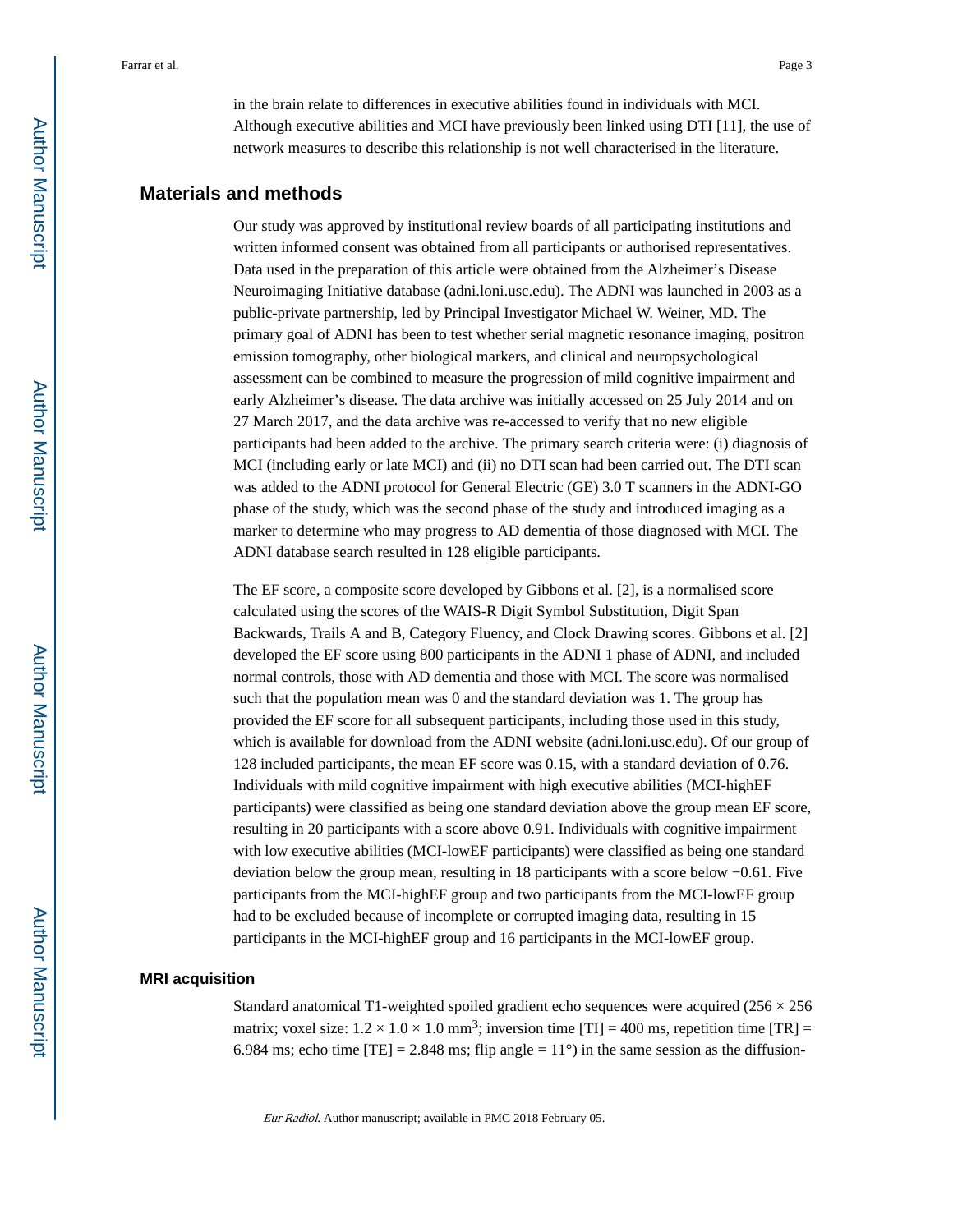weighted images (DWI;  $256 \times 256$  matrix; voxel size:  $2.7 \times 2.7 \times 2.7$  mm<sup>3</sup>; TR = 9000 ms; scan time = 9 min; more imaging details can be found at [http://adni.loni.ucla.edu/wp](http://adni.loni.ucla.edu/wp-content/uploads/2010/05/ADNI2_GE_3T_22.0_T2.pdf)[content/uploads/2010/05/ADNI2\\_GE\\_3T\\_22.0\\_T2.pdf\)](http://adni.loni.ucla.edu/wp-content/uploads/2010/05/ADNI2_GE_3T_22.0_T2.pdf). Forty-six separate images were acquired for each DTI scan: five T2-weighted images with no diffusion sensitization ( $b = 0$ ) images) and 41 diffusion-weighted images ( $b = 1000 \text{ s/mm}^2$ ).

#### **Analysis**

Cortical reconstruction and volumetric segmentation were performed for each structural scan for each participant with the Freesurfer v5.3 image analysis suite, which is documented and freely available for download online (<http://surfer.nmr.mgh.harvard.edu/>). The technical details of these procedures are described in prior publications [12, 13]. Gyral based regions of interest (ROIs) were constructed from the segmentation using the atlas described in Desikan et al. [14]. The results were visually inspected for artefact or incomplete segmentation. From the automatically segmented regions we selected four white matter subcortical regions, including the hippocampus and amygdala, for volume comparison between the two groups. We performed a t-test comparison of the volumes of the two groups. We included an automated measurement of white matter hypointensity to describe white matter damage in our analysis. We corrected for multiple comparisons using the Bejamini-Hochberg method [15] and the number of regions compared.

Ninety-three grey and white matter ROIs from the cortex, sub-cortex, brainstem and cerebellum were chosen from the generated segmentation labels. The DTI data were preprocessed using Freesurfer's dt\_recon function, which performed eddy/motion correction on the DTI files [16]. Freesurfer's bbregister function registered the structural data files to the DTI files [17]. Then, diffusion values for each ROI were extracted from the registered and corrected data. Fibre tracking files of FA values were generated from the DTI data using DSI Studio, and tract data were generated between each ROI using a seed count of 10,000, an FA threshold of 0.0241, a turning angle of 60 and smoothing parameter of 0.3. The fibretracking algorithm implemented in DSI Studio is a generalized deterministic tracking algorithm that uses quantitative anisotropy as the termination index [18]. Tracts of size 20– 140 mm were included. A matrix was generated from the output files using a Perl script that included the number of tracts found between each ROI, and values normalised by dividing by seed count (10,000).

Permutation testing was conducted on the networks by shuffling the edges of each network to construct 10,000 new random networks. While the Mini-Mental Status Exam (MMSE) score was significantly different between the two groups, we did not control for these differences in our analyses as MMSE contains an executive (working memory) component and therefore is a measure strongly dependent on group assignment. The generated tract matrices and the permutation assignments were imported into MATLAB (Release 2012b, The MathWorks, Inc., Natick, MA, USA). The following network measures were calculated on both the study data and the randomly generated networks: network size (total number of edges), network density (an average of the total number of connections out of the total possible), global efficiency (a measure of the efficiency of the network, or the inverse of the average path length between all pairs of nodes), assortativity (the preference of nodes to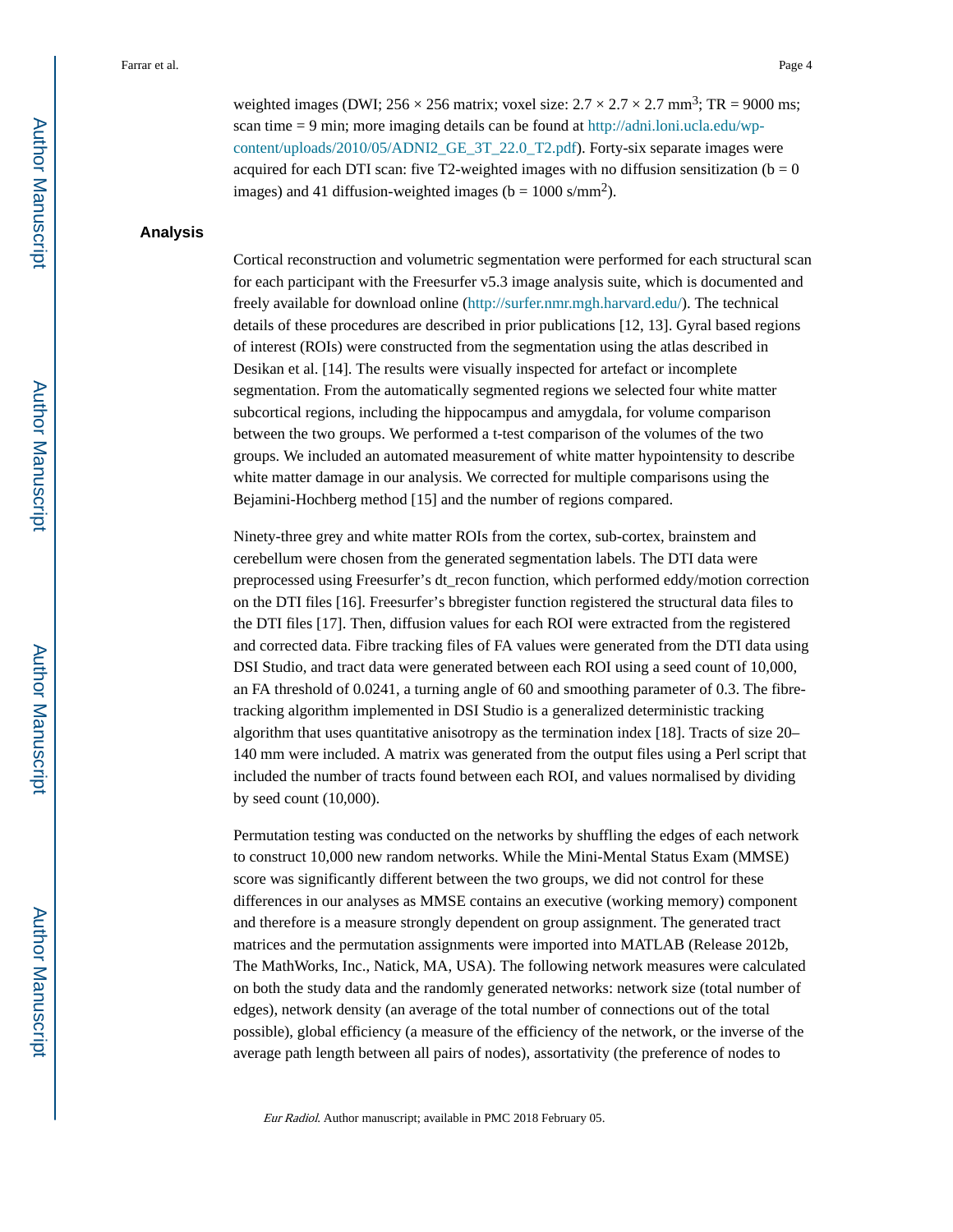connect to nodes that are similar) and clustering coefficient (the number of triangles completed around a given ROI out of the number possible, or the number of neighbours of a given ROI connected to each other). All measures except for network size were calculated using the Brain Connectivity Toolbox in MATLAB [19]. A threshold of 0.0005 (five tracts) between regions was used to determine the presence of an edge, and to eliminate connections that were incorrectly generated. A t-statistic was generated by measuring the average difference between two groups, and the  $p$ -value was calculated by comparing this tstatistic to the t-statistics calculated on the randomly generated networks.

Freesurfer TRACULA (TRActs Constrained by UnderLying Anatomy) software was used to perform tract-based analysis on the preprocessed DTI data [16]. Eighteen major white matter tracts were reconstructed and calculations of FA and radial diffusivity (RD) were performed. The MCI-highEF and MCI-lowEF groups were compared using permutation testing for each measure. The Benjamini-Hochberg procedure to control for the false discovery rate was used to control for number of tracts [15].

#### **Results**

Table 1 summarises the participants' demographic information. There were 15 participants in the MCI-highEF group and 16 participants in the MCI-lowEF group. The average ages between the two groups were different, with an average age of the MCI-highEF group of 70.9 years and the average age of the MCI-lowEF group of 75.9 years; however, the difference was not significant due to the large standard deviation of both groups. MMSE scores are significantly different between the two groups; however, this score reflects an executive component and thus is dependent on group assignment. Table 2 demonstrates a comparison of volume and cortical thickness. None of these measurements show significant difference once corrected for multiple comparisons. In addition, examination of white matter hypointensity shows extremely large standard deviation, showing that this varies widely across both groups. Average network density, the network size and clustering coefficient of the MCI-highEF group were significantly greater than the MCI-lowEF group (Table 3). The t-statistic, showing the difference between the two groups, is reflected, as well as the average of the 10,000 t-statistic permutation with the standard deviation of the generated values. While differences in density and clustering coefficient showed a very small absolute difference, the standard deviations of the randomly generated permutation sets are smaller.

The TRACULA processed data [16] yielded significantly higher FA values in the MCIhighEF group in the inferior and superior longitudinal fasciculi bilaterally, and the MCIlowEF group showed greater RD values in the corpus callosum, left corticospinal tract, the bilateral superior and inferior longitudinal fasciculus, and the right uncinate fasciculus. The p-values have been corrected for multiple comparisons using the number of tracts. (Table 4; Fig. 1).

#### **Discussion**

Our results demonstrate that individuals with greater executive abilities in the setting of MCI have greater FA and lower RD, reflecting better white matter integrity in many of the large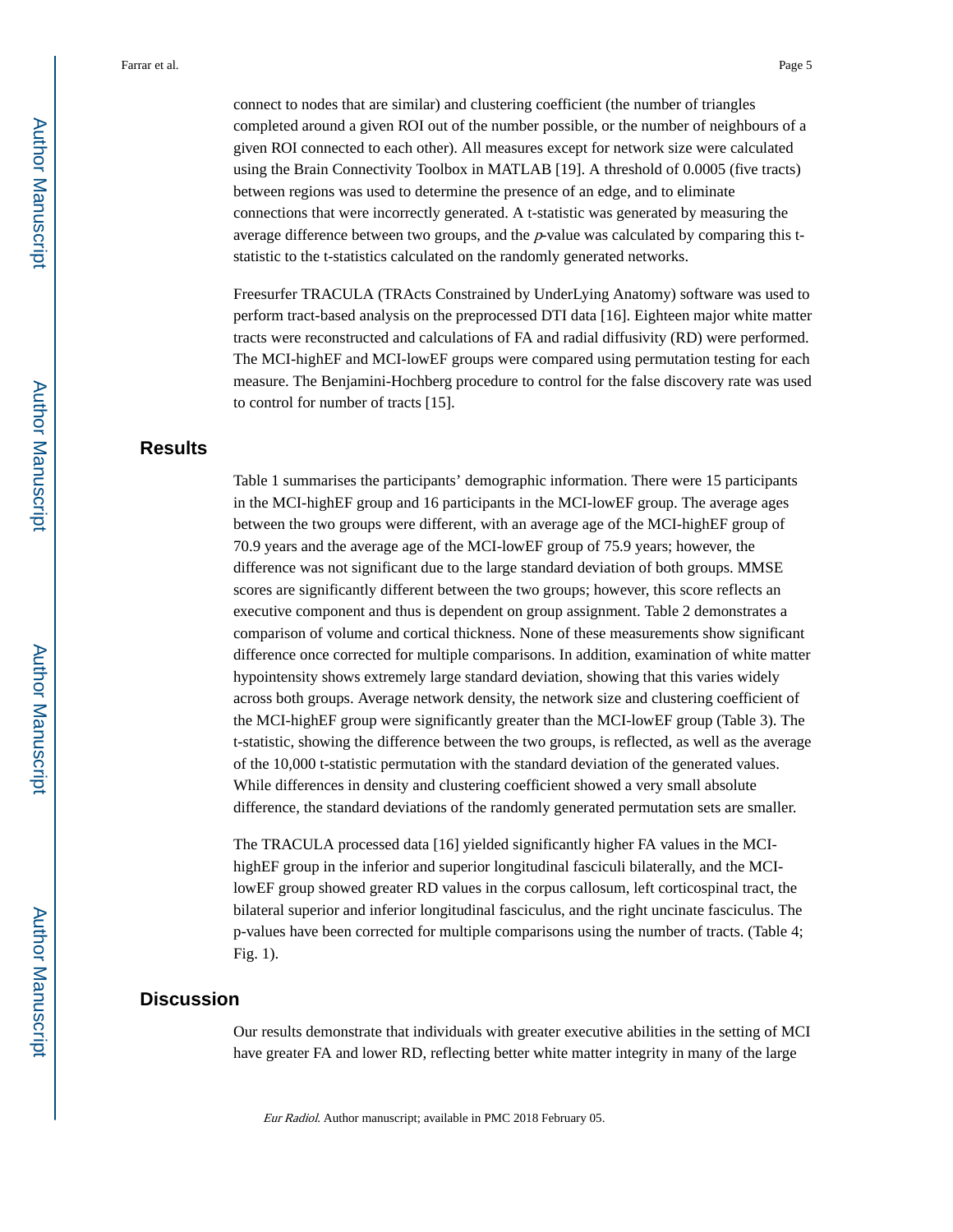white matter tracts of the brain as well as a larger, more efficient network overall than those with lesser executive abilities in the setting of MCI. The MCI-highEF group had on average a larger diffusion network with greater density, global efficiency and clustering coefficient. Examination of white matter network changes in AD dementia have shown widespread network disruptions [7] and decreased topological organisation [8]. Decreased FA in a number of tracts has been shown to be a marker of AD dementia, relating changes in diffusive properties of white matter to impairment in AD dementia [20]. FA has been shown to be less sensitive to the early changes of mild cognitive impairment [21]; however, the significant differences that we found in FA between those with high and executive abilities suggests that FA changes in MCI may be related to executive deficits [22]. Our study confirms that the white matter changes found previously in AD may manifest earlier as a function of diminished executive abilities in MCI, and that these diminished abilities are likely to accompany early white matter changes in specific white matter tracts.

The lack of significant differences of cortical thickness and subcortical volume measurements suggests that tract-based differences are limited to diffusive properties of the white matter and gross structural differences are not contributing to the executive deficit differences between these groups. While others have shown that hippocampal volume differences may be seen between normal participants and those with MCI [9], our results demonstrate that there are not significant differences between those with low and high executive abilities and MCI. In addition, the lack of differences in cortical thickness in frontal regions suggests that changes in executive abilities are related to changes in white matter diffusivity rather than to grey matter differences. We included a measurement of white matter hypointensity to investigate any global structural damage differences between the two groups. We used white matter hypointensities on T1-weighted imaging in lieu of T2 weighted white matter hyperintensities, which are thought to reflect late-stage changes after vascular incidents [23]. The standard deviation of these groups was quite large, with a nonuniform distribution across the entire population. The differences between the white matter hypointensities between the two groups were not significant and previous vascular episodes are likely non-contributory to our results.

The parietal portion of the superior longitudinal fasciculus connects the parietal region with the frontal lobe [24]. The diffusion properties of this tract have been related to executive abilities [3]; the decreased FA and increased RD found in the MCI-lowEF group affirms the importance of this tract to executive function. The tractography differences noted between the MCI-highEF group and the MCI-lowEF group in the superior longitudinal fasciculus have been described not only in AD dementia [20], but also accompanying cognitive impairment in Parkinson's disease and chronic hypertension. While the pathophysiology of these diseases may be different, it is important to note that differences in these regions accompany similar diminished executive changes [25, 26]. As such, it may be that a disruption in the efficiency of this tract in MCI is most indicative of whom will go on to develop dementia. However, this was not the only tract found to be different between the two groups. The inferior longitudinal fasciculus, as well as the right left corticospinal tract, the forceps major of the corpus callosum and the right uncinate fasciculus all demonstrated increased RD in the MCI-lowEF group. Gold et al. [5] described widespread increases in RD in a pre-AD state, which may be related to breakdown of myelin. While the regions we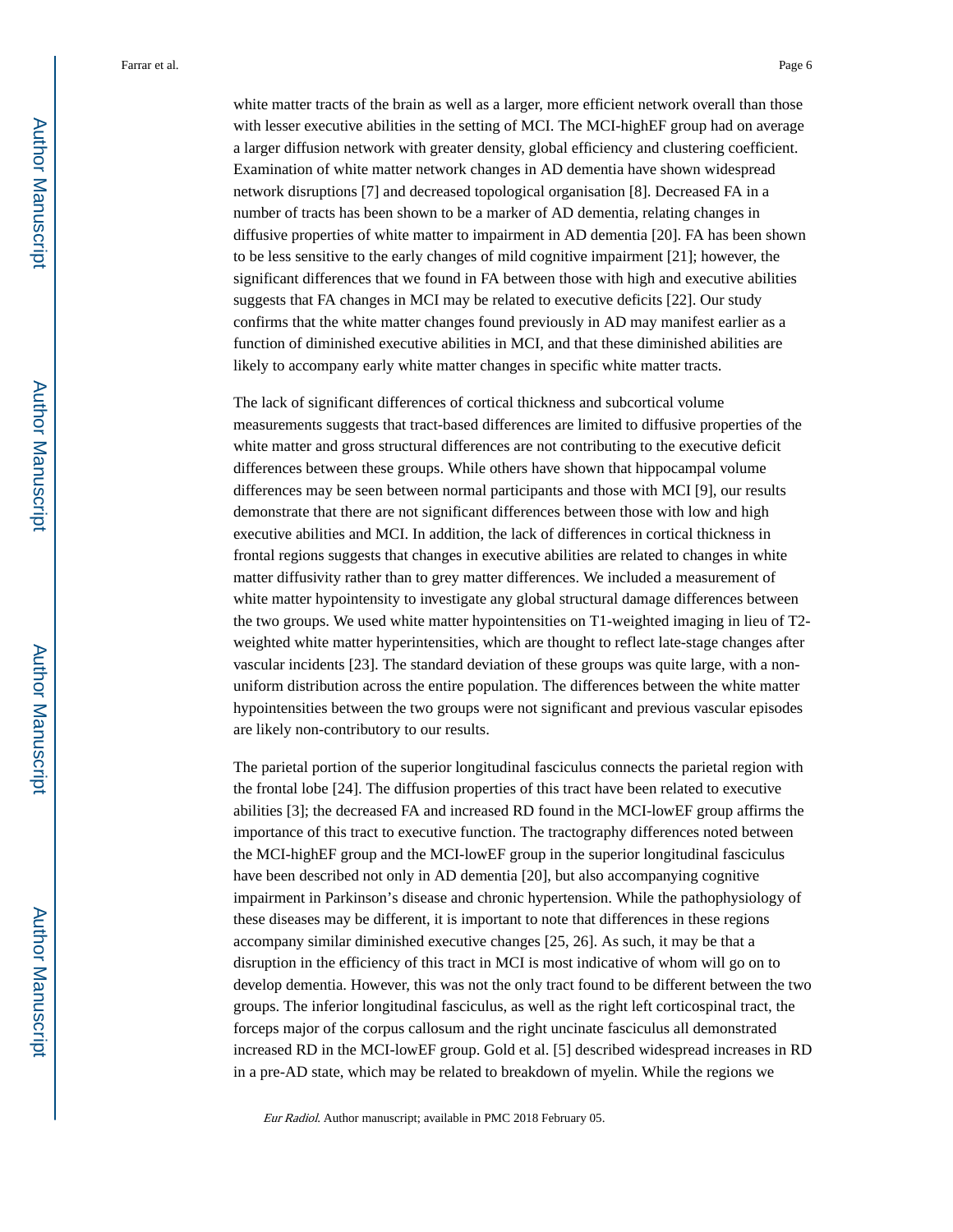found to be significantly different may not be regions traditionally thought of as being involved in executive abilities, executive tasks can be complex enough to require the whole brain, and these differences are likely due to global changes during disease progression. Because we corrected for multiple comparisons, it is unlikely that these changes would be due to chance.

Limitations of our study include a lack of correction for native abilities. It may be that some individuals have a native stronger white matter network but this needs further investigation. Similarly, higher pre-morbid IQ may be the result of better network connections, another notion that needs further investigation as this is not likely to be a simple linear relationship given the broad-based types of education that exist. In a study of this type it is impossible to control for the types of life experiences that are likely to have an impact on the depth and breadth of one's executive abilities. However, these limitations indicate why one might have better executive abilities, not how they relate to disease.

We have described a number of measures that correlate with differences in MCI-highEF versus MCI-lowEF. A natural next step will be to attempt to follow these changes longitudinally to see how changes in these measures relate to a worsening of AD pathology. Gibbons et al. [2] demonstrated that the EF score is a significant predictor of those who will progress to AD, and our next step would be to discover if the described network measures are similarly predictive. Our proposed technique may not only describe who may be at increased risk for progression to AD based on white matter network measures, but also the regional changes that contribute to executive behavioural deficits shown in MCI.

#### **Acknowledgments**

**Funding** Data collection and sharing for this project was funded by the Alzheimer's Disease Neuroimaging Initiative (ADNI) (National Institutes of Health Grant U01 AG024904) and DOD ADNI (Department of Defense award number W81XWH-12-2-0012). ADNI is funded by the National Institute on Aging, the National Institute of Biomedical Imaging and Bioengineering, and through generous contributions from the following: AbbVie, Alzheimer's Association; Alzheimer's Drug Discovery Foundation; Araclon Biotech; BioClinica, Inc.; Biogen; Bristol-Myers Squibb Company; CereSpir, Inc.; Eisai Inc.; Elan Pharmaceuticals, Inc.; Eli Lilly and Company; EuroImmun; F. Hoffmann-La Roche Ltd and its affiliated company Genentech, Inc.; Fujirebio; GE Healthcare; IXICO Ltd.; Janssen Alzheimer Immunotherapy Research & Development, LLC.; Johnson & Johnson Pharmaceutical Research & Development LLC.; Lumosity; Lundbeck; Merck & Co., Inc.; Meso Scale Diagnostics, LLC.; NeuroRx Research; Neurotrack Technologies; Novartis Pharmaceuticals Corporation; Pfizer Inc.; Piramal Imaging; Servier; Takeda Pharmaceutical Company; and Transition Therapeutics. The Canadian Institutes of Health Research is providing funds to support ADNI clinical sites in Canada. Private sector contributions are facilitated by the Foundation for the National Institutes of Health (www.fnih.org). The grantee organisation is the Northern California Institute for Research and Education, and the study is coordinated by the Alzheimer's Disease Cooperative Study at the University of California, San Diego. ADNI data are disseminated by the Laboratory for Neuro Imaging at the University of Southern California.

#### **Abbreviations**

| AD   | Alzheimer's Disease                         |
|------|---------------------------------------------|
| ADNI | Alzheimer's Disease Neuroimaging Initiative |
| DTI  | Diffusion tensor imaging                    |
| ЕF   | Executive function                          |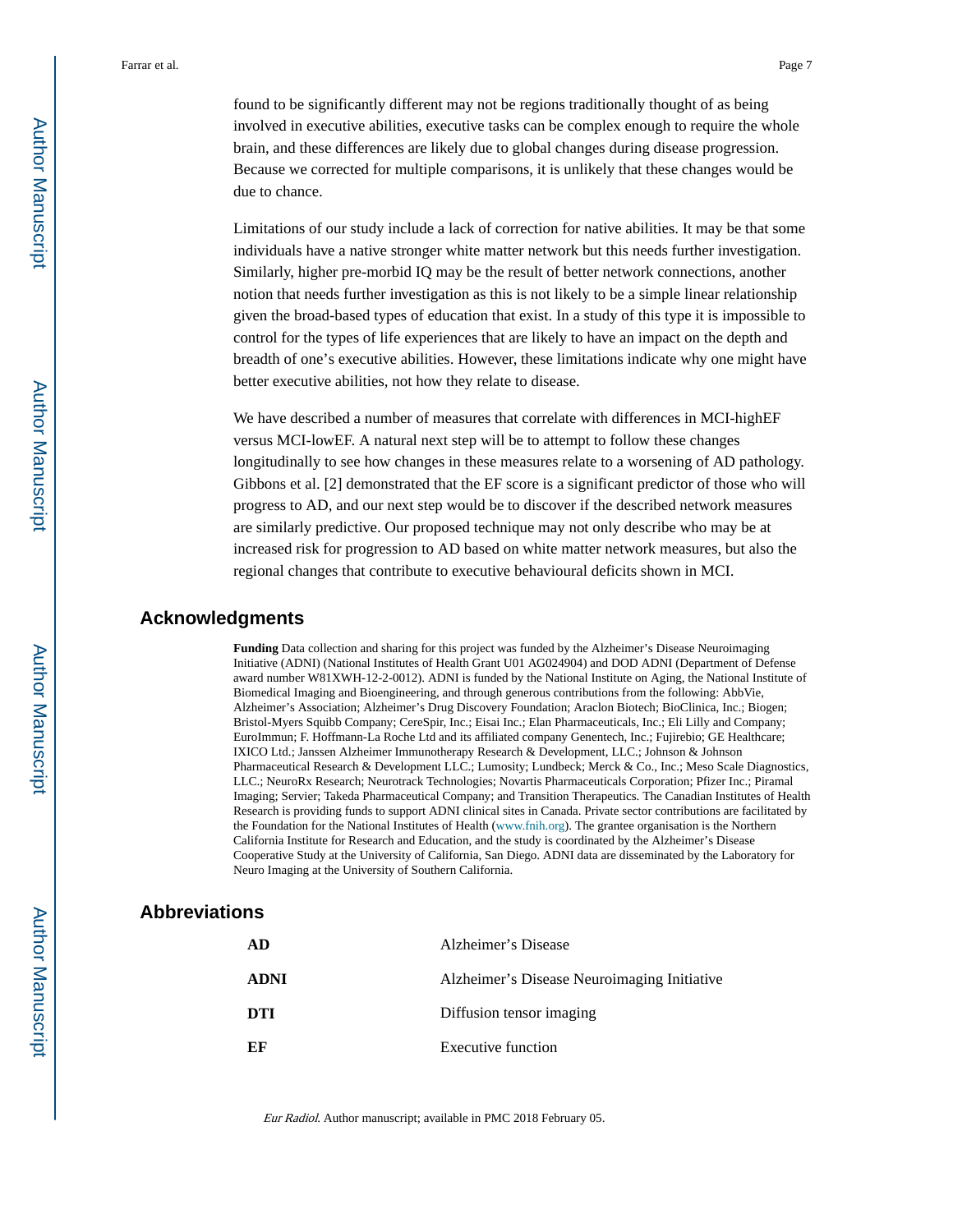| FA               | Fractional anisotropy                                                       |
|------------------|-----------------------------------------------------------------------------|
| MCI              | Mild cognitive impairment                                                   |
| MCI-highEF       | Individuals with mild cognitive impairment with high<br>executive abilities |
| <b>MCI-lowEF</b> | Individuals with cognitive impairment with low executive<br>abilities       |
| <b>MMSE</b>      | Mini-Mental Status Examination                                              |
| MRI              | Magnetic resonance imaging                                                  |
| PET              | Positron emission tomography                                                |
| <b>RD</b>        | Radial diffusivity                                                          |
| <b>ROI</b>       | Region of interest                                                          |

#### **References**

- 1. Aretouli E, Brandt J. Everyday functioning in mild cognitive impairment and its relationship with executive cognition. Int J Geriatr Psychiatry. 2010; 25:224–233. [PubMed: 19650160]
- 2. Gibbons LE, Carle AC, Mackin RS, et al. A composite score for executive functioning, validated in Alzheimer's Disease Neuroimaging Initiative (ADNI) participants with baseline mild cognitive impairment. Brain Imaging Behavior. 2012; 6:517–527. [PubMed: 22644789]
- 3. Bettcher BM, Mungas D, Patel N, et al. Neuroanatomical substrates of executive functions Beyond prefrontal structures. Neuropsychologia. 2016; 85:100–109. [PubMed: 26948072]
- 4. Diamond A. Executive functions. Annu Rev Psychol. 2013; 64:135–168. [PubMed: 23020641]
- 5. Gold BT, Johnson NF, Powell DK, Smith CD. White matter integrity and vulnerability to Alzheimer's disease: preliminary findings and future directions. Biochim Biophys Acta. 1822; 2012:416–422.
- 6. Nowrangi MA, Lyketsos CG, Leoutsakos JS, et al. Longitudinal, region-specific course of diffusion tensor imaging measures in mild cognitive impairment and Alzheimer's disease. Alzheimers Dement. 2013; 9:519–528. [PubMed: 23245561]
- 7. Daianu M, Jahanshad N, Nir TM, et al. Breakdown of brain connectivity between normal aging and Alzheimer's disease: a structural k-core network analysis. Brain Connect. 2013; 3:407–422. [PubMed: 23701292]
- 8. Lo C, Wang P, Chou K, Wang J, He Y, Lin C. Diffusion tensor tractography reveals abnormal topological organisation in structural cortical networks in Alzheimer's disease. J Neurosci. 2010; 30:16876–16885. [PubMed: 21159959]
- 9. Desikan R, Cabral H, Hess C, et al. Automated MRI measures identify individuals with mild cognitive impairment and Alzheimer's disease. Brain. 2009; 132:2048–2057. [PubMed: 19460794]
- 10. Choi M, Kim H, Gim S, et al. Differences in cognitive ability and hippocampal volume between Alzheimer's disease, amnestic mild cognitive impairment, and healthy control groups, and their correlation. Neurosci Lett. 2016; 620:115–120. [PubMed: 27019036]
- 11. Zheng D, Sun H, Dong X, et al. Executive dysfunction and gray matter atrophy in amnestic mild cognitive impairment. Neurobiol Aging. 2014; 35:548–555. [PubMed: 24119547]
- 12. Fischl B, Salat D, Busa E, et al. Whole brain segmentation: automated labeling of neuroanatomical structures in the human brain. Neuron. 2002; 33:341–355. [PubMed: 11832223]
- 13. Fischl B, Kouwe A, Destrieux C, et al. Automatically parcellating the human cerebral cortex. Cereb Cortex. 2004; 14:11–22. [PubMed: 14654453]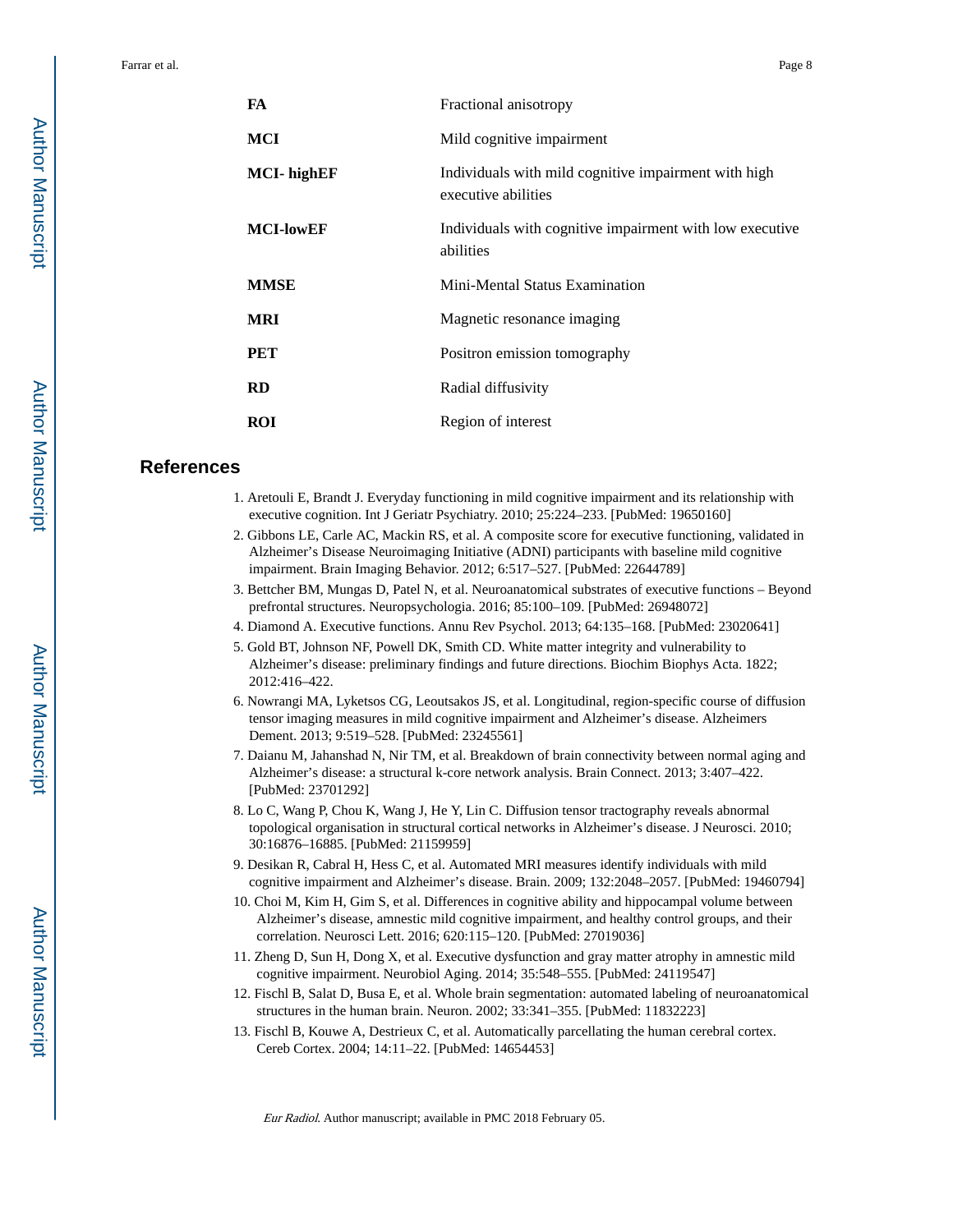- 15. Benjamini Y, Hochberg Y. Controlling the false discovery rate: a practical and powerful approach to multiple testing. J R Stat Soc B. 1995; 57:289–300.
- 16. Yendiki A, Panneck P, Srinivasan P, et al. Automated probabilistic reconstruction of white-matter pathways in health and disease using an atlas of the underlying anatomy. Front Neuroinform. 2011; 5:1–12. [PubMed: 21472085]
- 17. Grieve SM, Williams LM, Paul RH, Clark CR, Gordon E. Cognitive aging, executive function, and fractional anisotropy: a diffusion tensor MR imaging study. Am J Neuroradiol. 2007:226–235. [PubMed: 17296985]
- 18. Yeh F, Verstynen TD, Wang Y, Fernandez-Miranda JC, Tseng WI. Deterministic diffusion fiber tracking improved by quantitative anisotropy. PLoS ONE. 2013; 8:e80713. [PubMed: 24348913]
- 19. Rubinov M, Sporns O. Complex network measures of brain connectivity: uses and interpretations. Neuroimage. 2010; 52:1059–1069. [PubMed: 19819337]
- 20. Goveas J, O'Dwyer L, Mascalchi M, et al. Diffusion-MRI in neurodegenerative disorders. Magn Reson Imaging. 2015; 33:853–876. [PubMed: 25917917]
- 21. Acosta-Cabronero J, Nestor PJ. Diffusion tensor imaging in Alzheimer's disease: insights into the limbic-diencephalic network and methodological considerations. Front Aging Neurosci. 2014; 6:143. [PubMed: 25071552]
- 22. Nowrangi MA, Okonkwo O, Lyketsos C, et al. Atlas-based diffusion tensor imaging correlates of executive function. J Alzheimers Dis. 2015; 44:585–598. [PubMed: 25318544]
- 23. Wardlaw J, Valdés-Hernández M, Muñoz-Maniega S. What are white matter hyperintensities made of?: relevance to vascular cognitive impairment. J Am Heart Assoc: Cardiovasc Cerebrovasc Dis. 2015; 4:e001140.
- 24. Kamali A, Flanders AE, Brody J, Hunter JV, Hasan KM. Tracing superior longitudinal fasciculus connectivity in the human brain using high resolution diffusion tensor tractography. Brain Struct Funct. 2014; 219:269–281. [PubMed: 23288254]
- 25. Duncan GW, Firbank MJ, Yarnall AJ, et al. Gray and white matter imaging: a biomarker for cognitive impairment in early Parkinson's disease? Mov Disord. 2016; 31:103–110. [PubMed: 26202802]
- 26. Li X, Liang Y, Chen Y, et al. Disrupted frontoparietal network mediates white matter structure dysfunction associated with cognitive decline in hypertension patients. J Neurosci. 2015; 35:10015–10024. [PubMed: 26157001]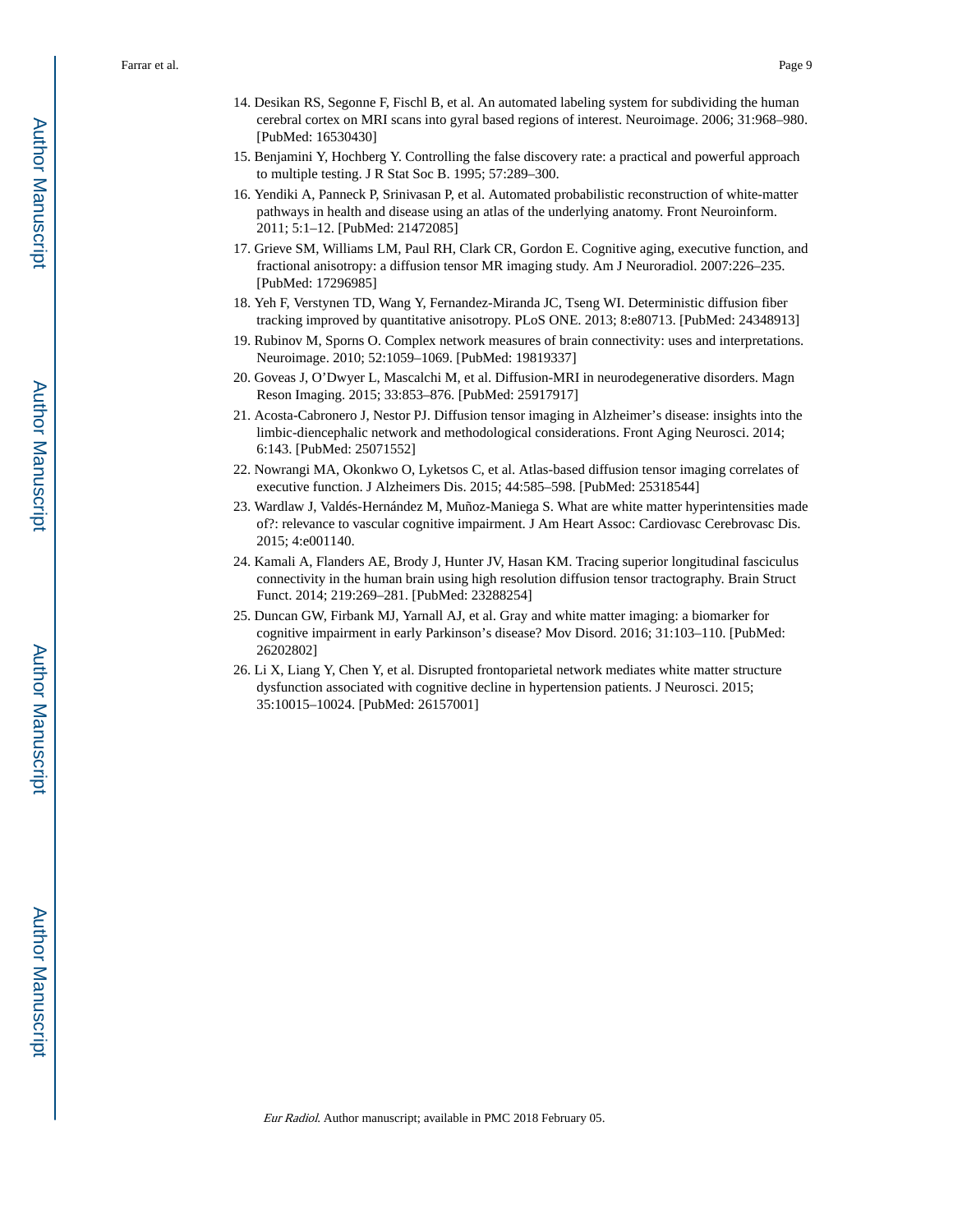#### **Key Points**

**•** The MCI high executive ability group yielded a larger network.

- **•** The MCI high executive ability group had greater FA in numerous tracts.
- White matter reserve may confer greater protection of executive abilities.
- **•** Loss of executive reserve may lead to greater impairment in AD dementia.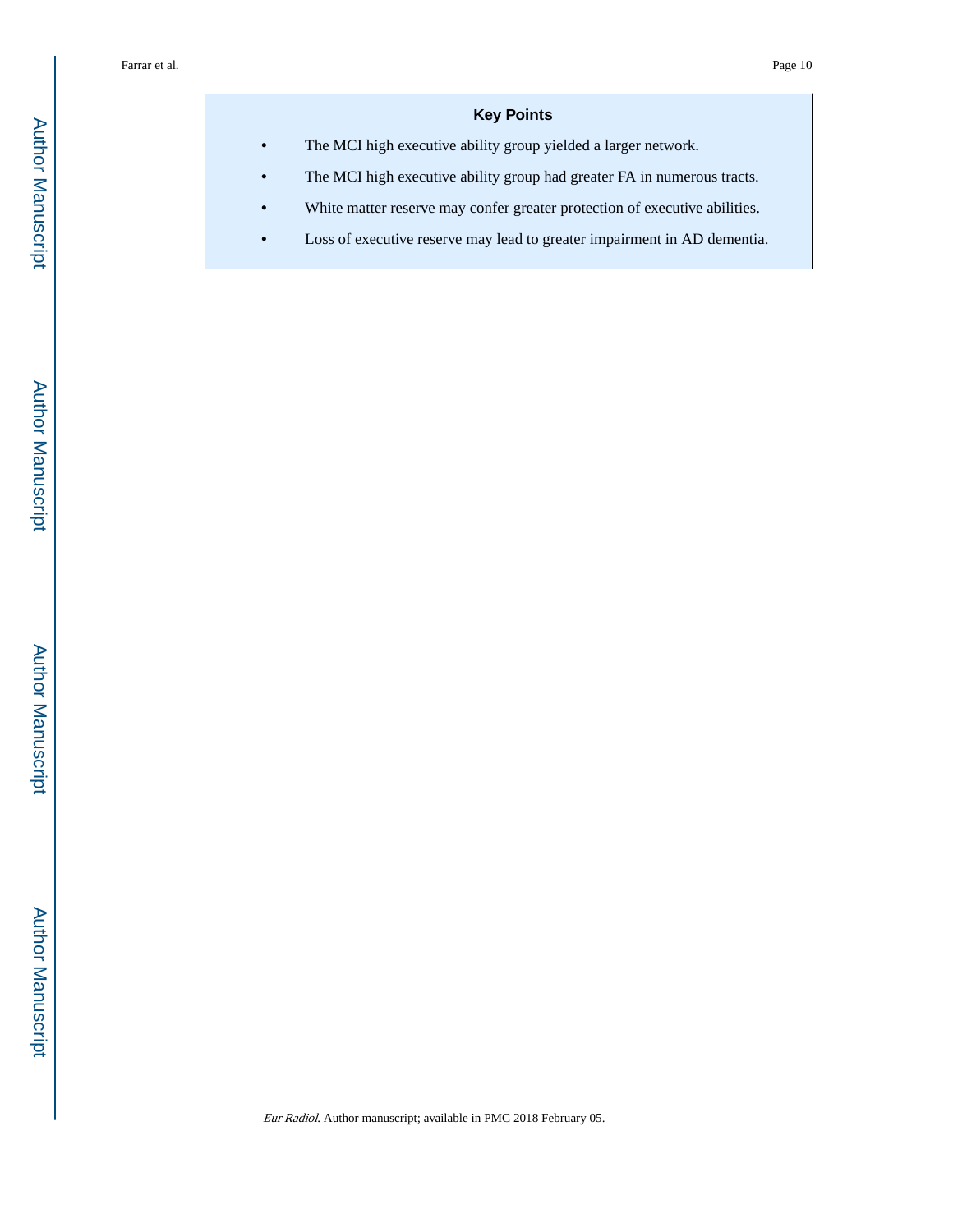

#### **Fig. 1.**

Tract values calculated using TRACULA [16] to determine fractional anisotropy (FA) and radial diffusivity (RD) of the 18 major tracts of the brain, represented on the MNI brain. (**a**) Tractography, with tracts showing significantly greater RD in the cognitive impairment with low executive abilities (MCI-lowEF) group shown in purple. These include the corpus callosum-forceps major, left corticospinal tract, bilateral superior and inferior longitudinal fasciculi, and the right uncinate fasciculus. (**b**) Tracts with significantly greater FA in the mild cognitive impairment with high executive abilities (MCI-highEF) group shown in teal. These include the bilateral inferior and superior longitudinal fasciculi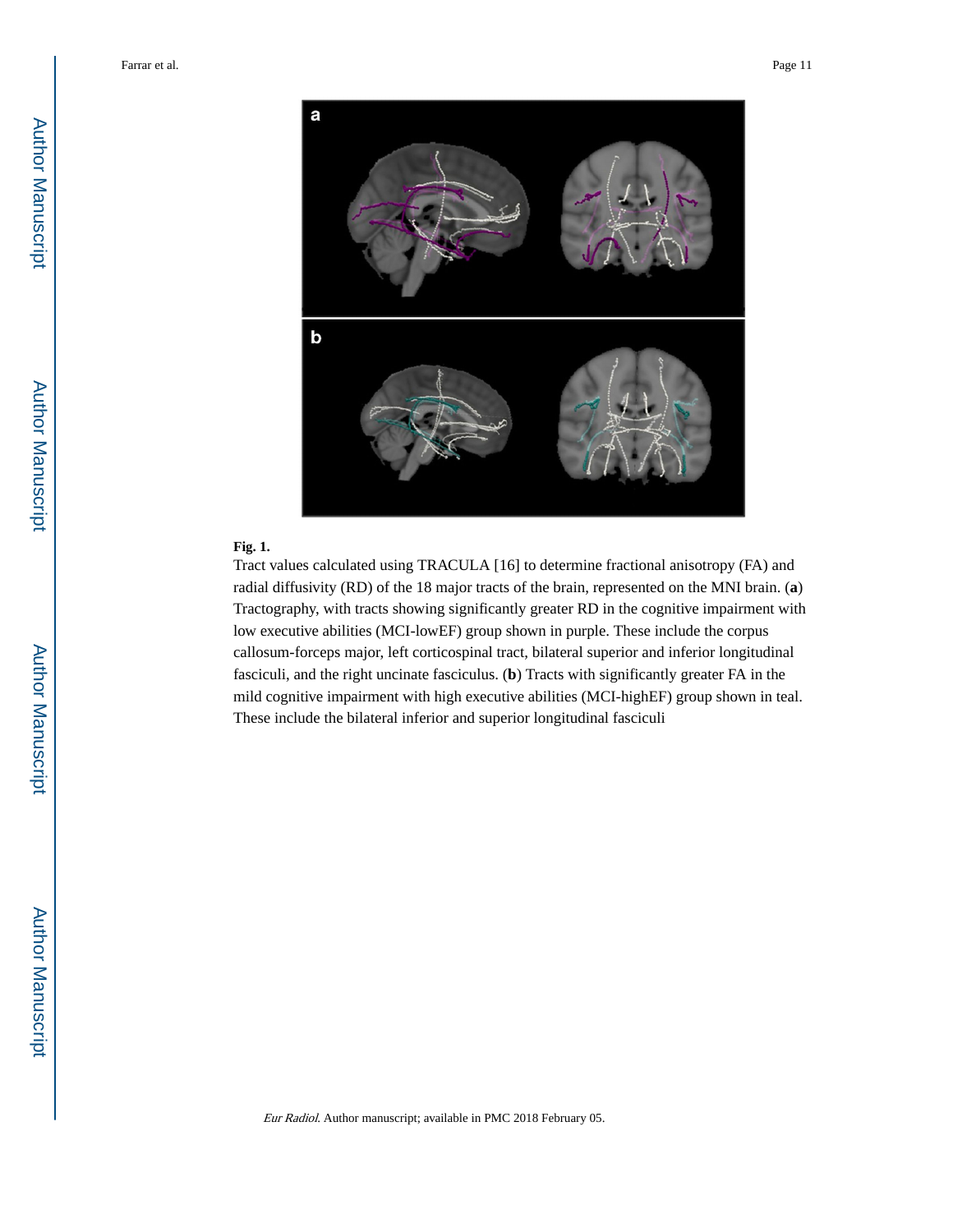#### **Table 1**

Population statistics for groups with mild cognitive impairment with high executive abilities (MCI-highEF) and cognitive impairment with low executive abilities (MCI-lowEF), including gender, age and Mini-Mental Status Examination (MMSE) score

|            | Male         | Female     | Age (mean $\pm$ SD) | <b>MMSE</b> (mean) <sup>*</sup> |
|------------|--------------|------------|---------------------|---------------------------------|
| MCI-highEF | 8.           | - 7        | $70.9 + 7.4$        | $28.4 + 1.5$                    |
| MCI-lowEF  | $10 \quad 6$ |            | $75.9 + 8.9$        | $25.6 + 1.7$                    |
|            |              | $p$ -value | 0.09                | $9.9E - 0.5$                    |

\* MMSE: one value missing from high EF group in Alzheimer's Disease Neuroimaging Initiative (ADNI) database, two values missing from low EF group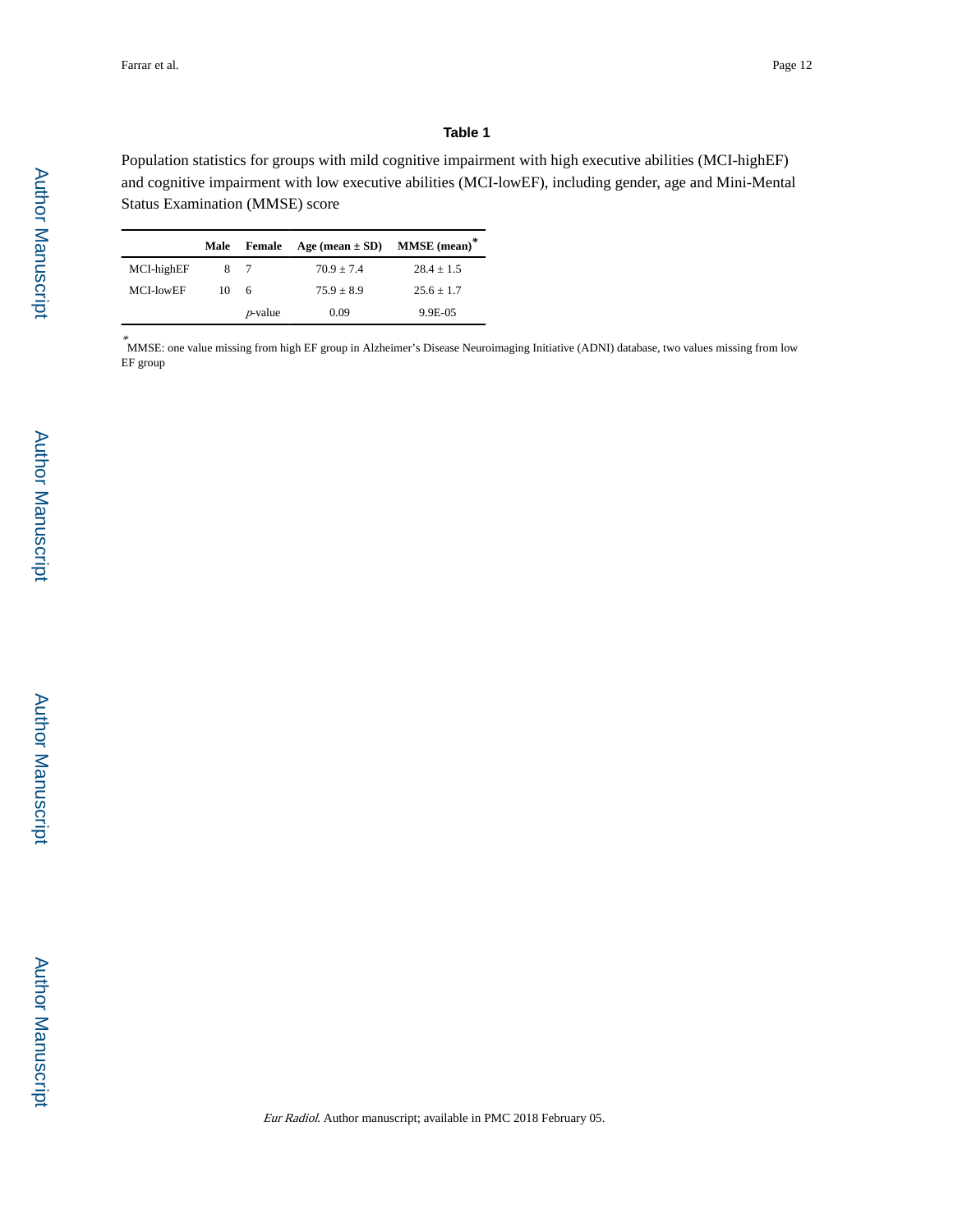#### **Table 2**

Select mean volumes and cortical thickness of regions of interest (ROIs), with standard deviations. p-values were adjusted using the Benjamini-Hochberg method

|                                         | MCI-highEF volume (mm <sup>3</sup> ): mean $\pm$<br><b>SD</b> | MCI-lowEF volume(mm): mean $\pm$<br><b>SD</b> | Adjusted p-value |
|-----------------------------------------|---------------------------------------------------------------|-----------------------------------------------|------------------|
| Left hippocampus                        | $3,676 \pm 661.6$                                             | $3,128.7 \pm 323.5$                           | 0.12             |
| Left amygdala                           | $1,404.2 \pm 238.5$                                           | $1,208.5 \pm 321.5$                           | 0.62             |
| Right hippocampus                       | $3,676 \pm 609.6$                                             | $3,293.2 \pm 529.8$                           | 0.45             |
| Right amygdala                          | $1,647.1 \pm 346.1$                                           | $1,402.2 \pm 412.8$                           | 0.40             |
| White matter hypointensities            | $5,211.1 \pm 7,939.9$                                         | $9,273.6 \pm 8,527.5$                         | 0.57             |
|                                         | MCI-highEF Thickness (mm): mean $\pm$<br><b>SD</b>            | MCI-lowEF Thickness(mm): mean $\pm$<br>SD     | Adjusted p-val*  |
| Left caudal anterior cingulate cortex   | $2.55 \pm 0.71$                                               | $2.52 \pm 0.26$                               | 0.96             |
| Right caudal anterior cingulate cortex  | $2.27 \pm 0.49$                                               | $2.24 \pm 0.13$                               | 0.67             |
| Left caudal middle frontal cortex       | $3.1 \pm 0.83$                                                | $3.07 \pm 0.4$                                | 0.85             |
| Right caudal middle frontal cortex      | $2.49 \pm 0.4$                                                | $2.44 \pm 0.17$                               | 1.0              |
| Left entorhinal cortex                  | $2.24 \pm 0.62$                                               | $2.22 \pm 0.15$                               | 1.0              |
| Right entorhinal cortex                 | $2.63 \pm 0.66$                                               | $2.66 \pm 0.23$                               | 1.0              |
| Left lateral orbitofrontal cortex       | $2.36 \pm 0.34$                                               | $2.32 \pm 0.12$                               | 0.76             |
| Right lateral orbitofrontal cortex      | $2.51 \pm 0.25$                                               | $2.67 \pm 0.39$                               | 0.63             |
| Left medial orbitofrontal cortex        | $2.21 \pm 0.88$                                               | $2.22 \pm 0.13$                               | 0.98             |
| Right medial orbitofrontal cortex       | $3.33 \pm 0.96$                                               | $3.32 \pm 0.51$                               | 0.98             |
| Left rostral anterior cingulate cortex  | $2.38 \pm 0.17$                                               | $2.31 \pm 0.15$                               | 0.96             |
| Right rostral anterior cingulate cortex | $2.28 \pm 0.98$                                               | $2.28 \pm 0.23$                               | 0.80             |
| Left superior frontal cortex            | $2.73 \pm 0.38$                                               | $2.81 \pm 0.24$                               | 0.81             |
| Right superior frontal cortex           | $2.3 \pm 0.96$                                                | $2.31 \pm 0.11$                               | 1.0              |

MCI-highEF Individuals with mild cognitive impairment with high executive abilities, MCI-lowEF Individuals with cognitive impairment with low executive abilities, SD standard deviation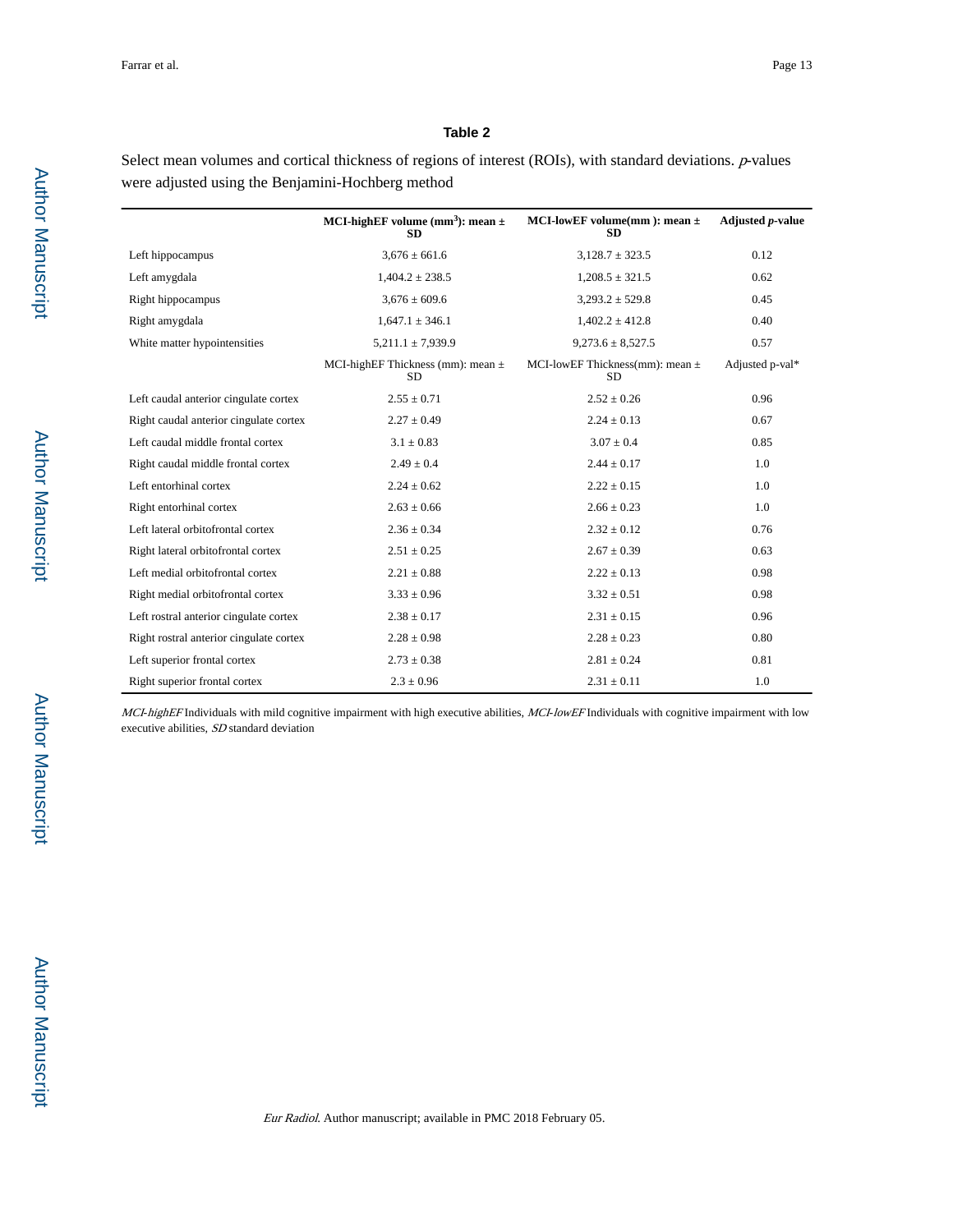Author Manuscript

**Author Manuscript** 

## **Table 3**

Global network measures, compared for each group. All network measures were calculated using a threshold of 0.0005 (>five total tracts between regions Global network measures, compared for each group. All network measures were calculated using a threshold of 0.0005 (>five total tracts between regions of interest (ROIs)), and using permutation testing to assess significance of interest (ROIs)), and using permutation testing to assess significance

| Measure                |                     |                        | MCI-highEF: mean ± SD MCI-lowEF: mean ± SD t: MCI-highEF – MCI-lowEF Permutation t-statistic: mean ± SD p-value |                      |              |
|------------------------|---------------------|------------------------|-----------------------------------------------------------------------------------------------------------------|----------------------|--------------|
| 51ZC                   | $567.47 \pm 122.2$  | $541.38 \pm 42.9$      | 26.09                                                                                                           | $1.70 \pm 5.5$       | < 0.001      |
| Density                | $0.134 \pm 0.029$   | $0.129 \pm 0.010$      | 0.005                                                                                                           | $-.0016 \pm 0.0013$  | $\leq 0.001$ |
| Assortativity          | $0.0508 \pm 0.064$  | $0.0586 \pm 0.054$     | $-0.0079$                                                                                                       | $-0.004 \pm 0.0013$  | 0.3835       |
| Global efficiency      | $0.4881 \pm 0.058$  | $0.4858 \pm 0.016$     | 0.0023                                                                                                          | $-2.9e-4 \pm 0.0015$ | 0.09         |
| Clustering coefficient | $0.0109 \pm 1.9e-4$ | $0.0069 \pm 1.7e^{-4}$ | 0.0039                                                                                                          | $-1.0e-4 \pm 1.5e-4$ | $0.001$      |

The t-statistic (MCI-highEF (mild cognitive impairment with high executive abilities) - MCI-lowEF (cognitive impairment with low executive abilities) is reflected, and the mean of the 10,000 randomly The t-statistic (MCI-highEF (mild cognitive impairment with high executive abilities) – MCI-lowEF (cognitive impairment with low executive abilities) is reflected, and the mean of the 10,000 randomly generated t-statistics, with the standard deviation of the population also reflectd. The p-value reflects where on the randomly generated t-statistic distribution the measured t-statistic lies p-value reflects where on the randomly generated t-statistic distribution the measured t-statistic lies generated t-statistics, with the standard deviation of the population also reflected. The

MCI-highEFIndividuals with mild cognitive impairment with high executive abilities, MCI-lowEFIndividuals with cognitive impairment with low executive abilities, SD standard deviation MCI-highEF Individuals with mild cognitive impairment with high executive abilities, MCI-lowEF Individuals with cognitive impairment with low executive abilities, SD standard deviation